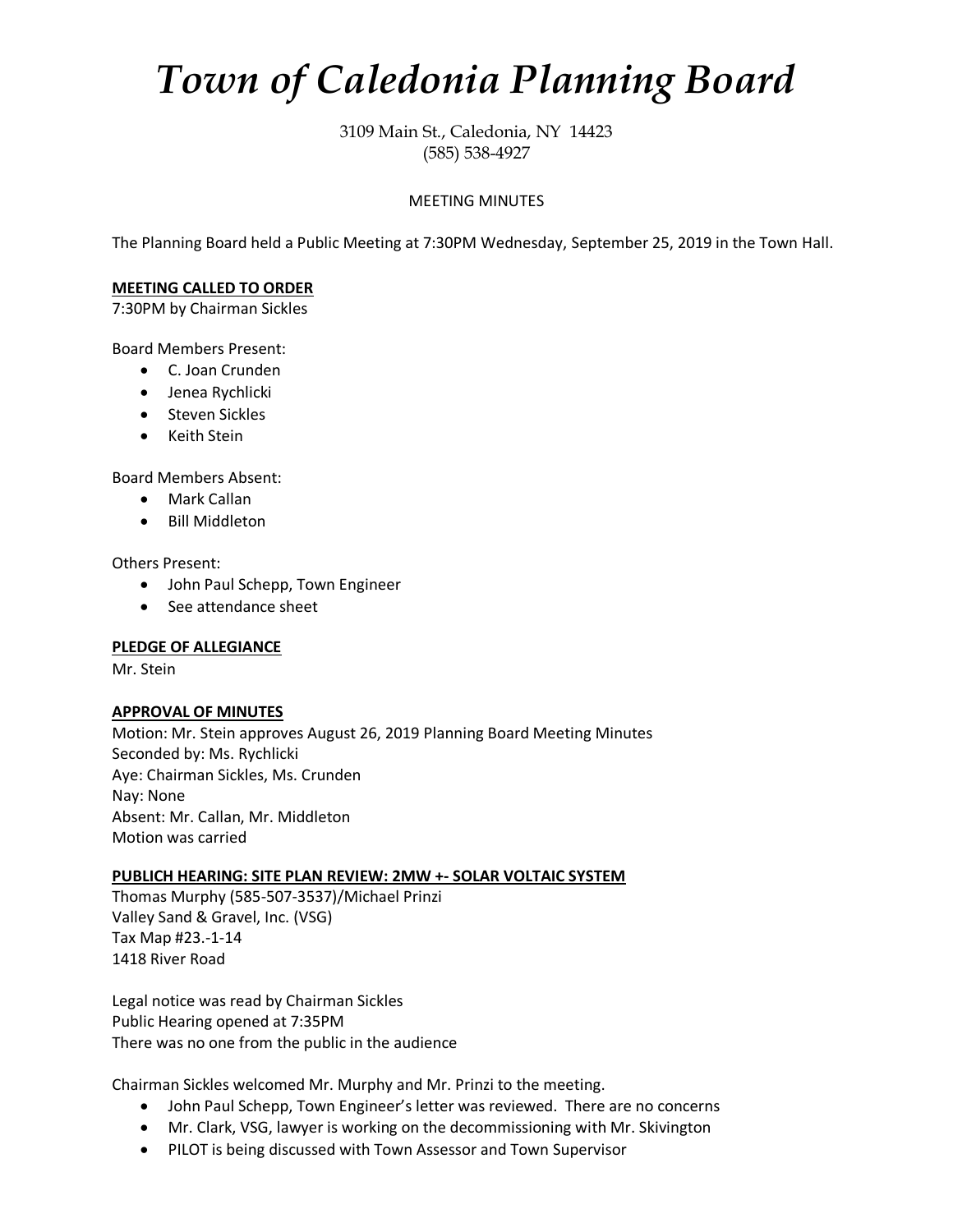- Part 2 & 3 of SEQR and resolution for negative declaration were completed by John Paul Schepp, Town Engineer. These were reviewed
- The Board would like this agreement to be subject to a five-year inspection with possible bond increase/decrease depending on the review findings.
- Mr. Murphy presented a letter from Thomas Stalica in favor of the project

Motion: Mr. Stein to approve SEQR Resolution as prepared by John Paul Schepp, Town Engineer Seconded by: Ms. Crunden Aye: Chairman Sickles, Ms. Rychlicki Nay: None Absent: Mr. Callan, Mr. Middleton Motion was carried

Motion: Chairman Sickles to close Public Hearing at 7:50PM Seconded by: Ms. Crunden Aye: Ms. Rychlicki, Mr. Stein Nay: None Absent: Mr. Callan, Mr. Middleton Motion was carried

Motion: Ms. Crunden to approve the project as presented with final approval subject to Town attorney's approval of Decommissioning Plan and Bond. Seconded by: Mr. Stein Aye: Chairman Sickles, Ms. Rychlicki Nay: None Absent: Mr. Callan, Mr. Middleton Motion was carried

#### **TOWN BOARD UPDATE**

None

**LIVINGSTON COUNTY PLANNING BOARD UPDATE** None

#### **OLD BUSINESS**

#### **ADJOURNMENT**

Motion: Ms. Rychlicki motions to adjourn at 8:00PM Seconded by: Ms. Crunden Aye: Chairman Sickles, Mr. Stein Nay: None Absent: Mr. Callan, Mr. Middleton Motion was carried

Minutes of this meeting were prepared by Katie Hillman and constitute her understanding of the discussions. If you have any questions, comments, or corrections regarding these minutes, please contact the undersigned, in writing, immediately.

Respectfully submitted,

Katie Hillman